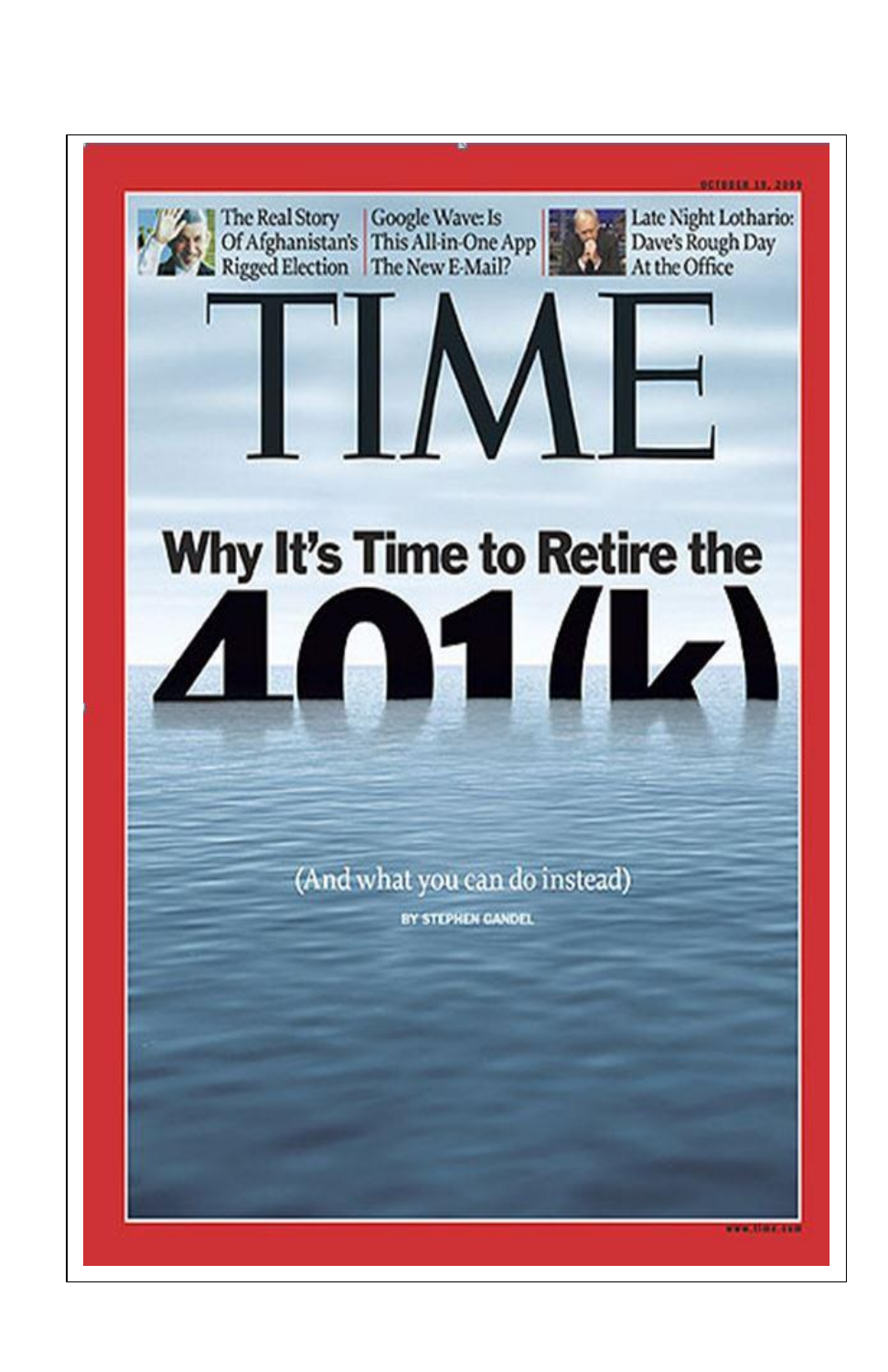# **Why It's Time to Retire the 401(k)**

**By Stephen Gandel**





Robert Shively, 68, worked in a chemical plant for 36 years, but that didn't earn him an easy retirement.

Retiree Robert Shively spends his days on the golf course. For many, that would be a dream come true, but not quite in the way Shively does it. The 68-year-old is the cart mechanic at the Niagara Falls Country Club.

Two and a half decades ago, his then employer, Occidental Petroleum Corp., cut its traditional defined pension plan in favor of a 401(k)-type system. So instead of getting a guaranteed pension check of \$1,308 a month for his 36 years as a full-time, salaried employee, the former chemical-factory worker receives \$225 a month from his 13 years as an hourly employee, plus \$180.16 a month from a profit-sharing plan Oxy had for salaried employees until 1994. He also has \$70,000 left of the money he saved from his tax-deferred 401(k). On the days he works, Shively rises at 5 a.m. to get to the golf course. He mostly enjoys the job. But on tournament mornings, he has to be at the course at 4 a.m. A few years ago the country club switched from gas to electric carts, some of which have four 84-lb. batteries each. Every year, Shively and another worker have to lift out all the batteries and store them for winter. "Your body aches all over," he says.

This isn't how retirement was supposed to be.

If you have even peeked at your account statements in the past year, it's painfully obvious that something is wrong with the way we save. The taxdeferred 401(k) plan, and others like it, such as the 403(b) and the IRA, have become our nation's go-to retirement piggy bank. Invented nearly 30 years ago as an executive perk — one more way to dodge Uncle Sam —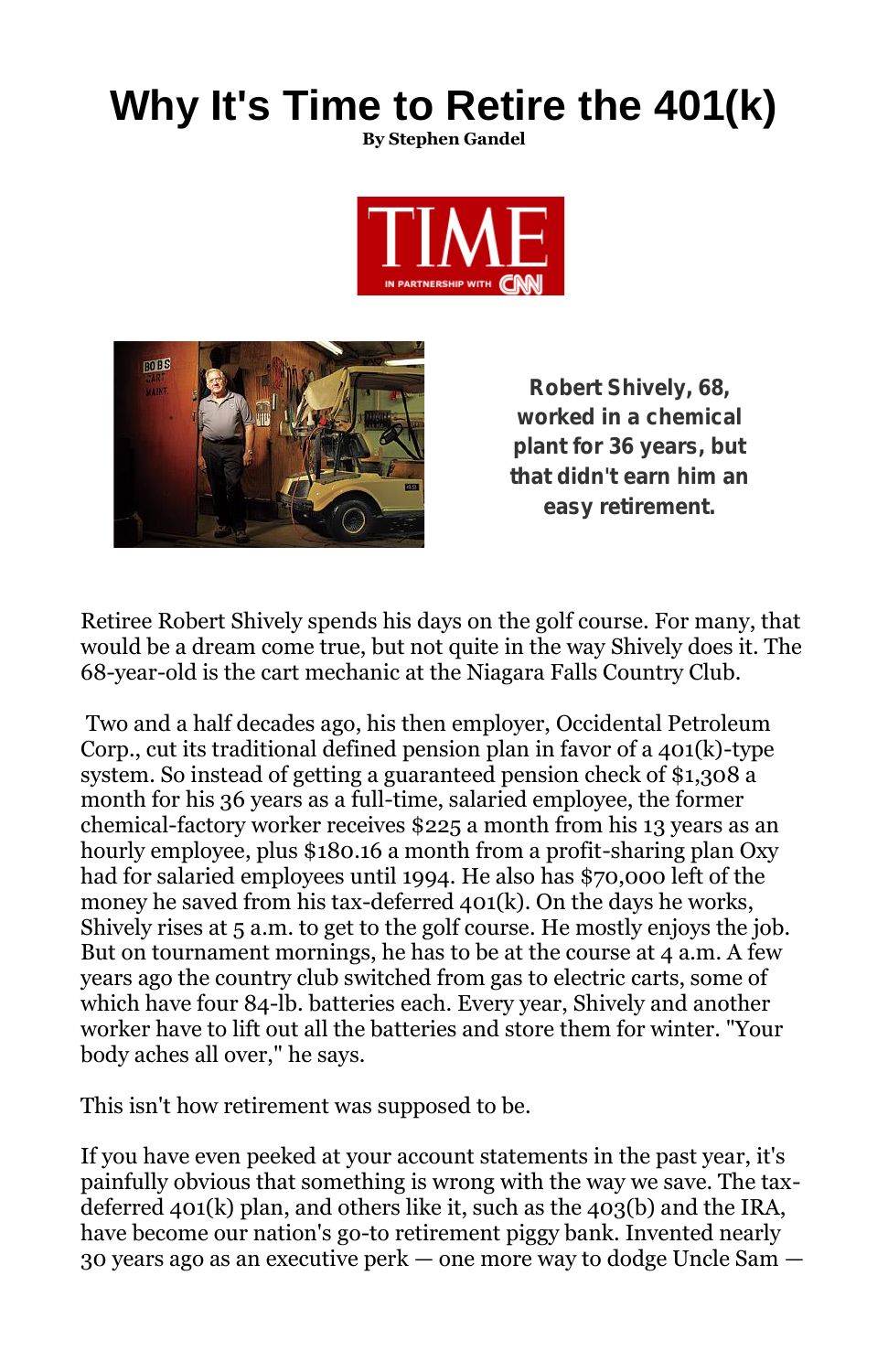the 401(k) was never meant to replace the employer guaranteed pension fund, supplemented by Social Security, as the cornerstone of our nation's retirement system. But propelled by a combination of companies looking to cut costs and consumers who wanted control of their retirement destiny, that's exactly what happened.

The ugly truth, though, is that the  $401(k)$  is a lousy idea, a financial flop, a rotten repository for our retirement reserves. In the past two years, that has become all too clear. From the end of 2007 to the end of March 2009, the average 401(k) balance fell 31%, according to Fidelity. The accounts have rebounded, along with the rest of the market, but that's little help for those who retired  $-$  or were forced to  $-$  during the recession. In a system in which one year's gains build on the next, the disaster of 2008 will dent retirement savings long after the recession ends.

In what must seem like a cruel joke to many, the accounts proved the most dangerous for those closest to retirement. During the market downturn, the 401(k)s of 55-to-65-year-olds lost a quarter more than those of their 35-to-45-year-old colleagues. That's because in your early years, your 401(k)'s growth is driven mostly by contributions. You control your own destiny. But the longer you hold a 401(k), the more market exposed it becomes. It's a twist that breaks the most basic rule of financial planning.

The Society of Professional Asset-Managers and Record Keepers says nearly 73 million Americans, or just under 50% of our working population, now have a 401(k). And collectively we pour more than \$200 billion into these accounts each year. But retire rich? Don't bet on it. The average 401(k) has a balance of \$45,519. That's not retirement. That's two years of college. Even worse, 46% of all 401(k) accounts have less than \$10,000. Today, just 21% of all U.S. workers are covered by traditional pensions, and the number shrinks every year. "The time may have come to consider returning 401(k) plans to their original position as a third tier of retirement planning, behind pensions and Social Security," says Alicia Munnell, who heads the Center for Retirement Research at Boston College. "They should not be the thing we rely on for retirement security." And the government seems to agree. This summer, the Government Accountability Office concluded, "If no action is taken, a considerable number of Americans face the prospect of a reduced standard of living in retirement." That's what is known as an understatement.

The 401(k)'s defenders say bad markets don't make the accounts a bad idea — and that it's still too soon to tell whether they work. Many companies adopted them less than 20 years ago. Even then, most firms (including mine) still provided pension plans to their workers. So boomers retiring now were never focused on piling money into 401(k)s.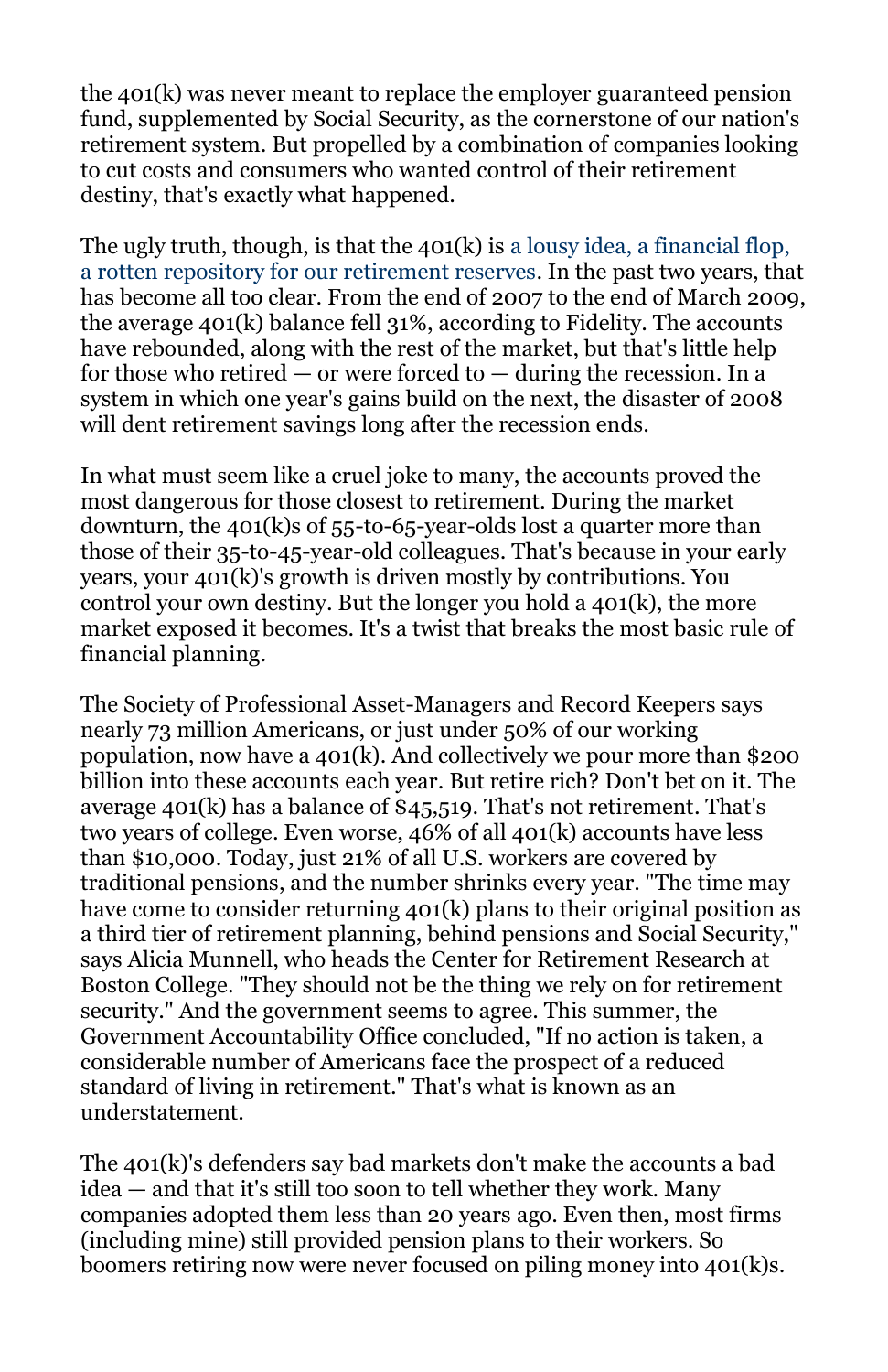In order for the plans to succeed, workers have to stash savings regularly for about 30 years. Most accounts haven't been around that long.

One exception is Occidental Petroleum. In 1983 the energy and chemicals giant, then No. 14 on the *Fortune* 500, became the first large company to toss its pension and switch to a defined-contribution 401(k)-type system. That was at least a decade before most other large companies made a similar switch, which makes the experience of Oxy Pete and its employees an ideal window on the 401(k).

We talked to nearly two dozen former Occidental employees. All of them are alumni of the company's chemicals division and worked in a Niagara Falls plant. Not all are 401(k) disaster stories, and most had good things to say about Oxy Pete. Some said they were very happy with their 401(k). Jim Maul, 70, has two cars and a boat and travels regularly.

But all the people who shared their financials with us would have been better off in a pension. And nearly all of them, save possibly Maul, do not have the resources they need to live another 20 years in financial comfort. "It's the biggest scam ever put over on the American people," says Dennis O'Neil, a former human resources executive who worked for Occidental for 29 years.

The idea that we could ever save enough to pay for 30 years of leisure is a relatively recent invention. An entire profession, financial planning, is dedicated to telling people they can, and must, pay for their own retirement. A 401(k) is usually a central part of those plans. Even for people who don't have enough money to send their kids to college or buy a home, building their 401(k), they are told, is their first priority. It's not terrible advice. The accounts grow tax-free, though you have to pay Uncle Sam's levy when you cash out. Unlike health coverage, you don't lose your  $401(k)$  when you lose your job. And once you set the account up  $- a$ minor task at most companies — it's automatic, making it an easy, thought-free way to save. Indeed, Americans have more saved specifically for retirement than ever before. But the past year has shown that even with our added savings, we are at much greater risk today of our bank accounts running empty than when employer-guaranteed pensions were the norm. By Munnell's calculations, 44% of all Americans are in danger of going broke in their postwork years.

# **A Brief History of the 401(k)**

Congress was trying to close a loophole on executive bonuses when it created the 401(k). Most companies intended  $401(k)s -$  which were originally called salary-reduction plans but then renamed for the portion of the tax code that makes them possible — to be a perk for highly paid executives, not a pension replacement. That's because lower-paid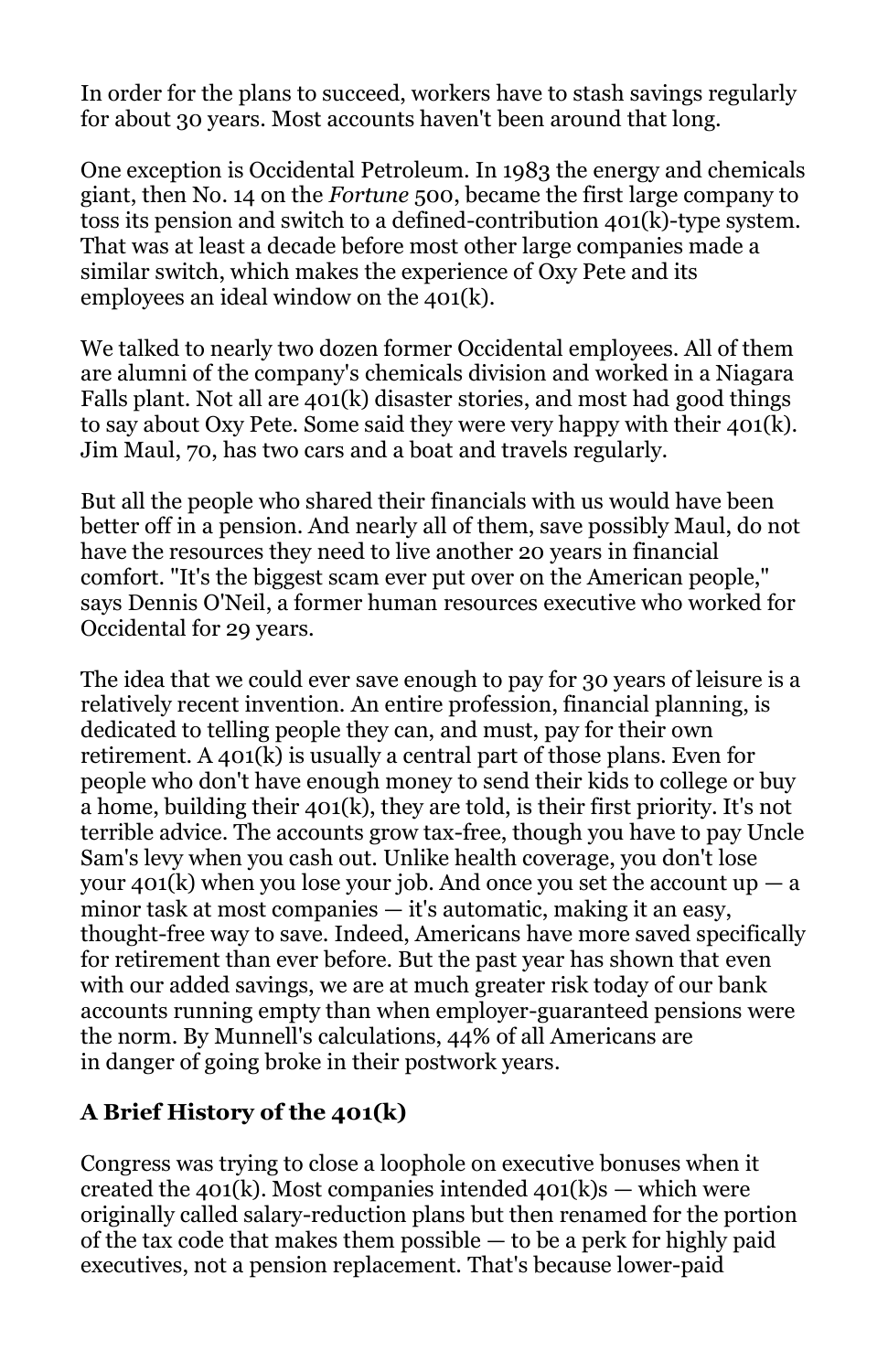employees probably could not afford to defer a portion of their paychecks. So companies held on to their pension systems even as they added 401(k)s, which by law they had to make available to all employees. When the market took off in the 1980s, the rank and file clamored to get in.

With a 401(k), contributions came out of your pay but were not taxed, and you had control of them. Contributions could be added or suspended. Best of all, when you left your company, your 401(k) traveled with you, removing a penalty for switching jobs that had been built into the pension system. On the corporate end, a change in accounting rules made the growing cost of pensions more apparent to shareholders. Cutting the pension was a guaranteed way to improve the bottom line. The rise of the 401(k) began.

Around the same time, Occidental was having problems. In the late 1960s the company bought Hooker Chemical Co. in a effort to diversify. But in the 1970s, allegations surfaced that toxic waste that Hooker dumped into the ground during the 1940s and early '50s was causing severe health problems in Niagara's Love Canal neighborhood. Oxy Pete needed cash to shore up this and other problems, and its CEO, Armand Hammer — flamboyant, powerful and ultimately corrupt — came up with a solution: raid the retirement kitty. Amazingly, this was legal at the time, and Hammer wasn't alone in doing it.

High interest rates in the inflationary 1970s produced solid returns for  $Oxy$ 's bond-heavy pension fund  $-$  so much so that  $Oxy$ 's accountants figured the plan was overfunded by \$600 million. For Oxy to get at that cash, pension laws required it to close its fund and start again. It did so with a far cheaper option: the employee-funded 401(k). The company made it clear that with the high interest rates at the time, Oxy employees could see their 401(k) account balances soar with little risk. Few doubted it — Oxy, like most other big companies of that era, had always taken care of its own.

At first, Occidental's union workers were not allowed into the plan. So when Ernie Lucantonio was offered a supervisor job in the fire-retardant division at Occidental, part of the reason he took it was to get into the 401(k). "The 401(k) forced you to save money, because you couldn't touch it," says Lucantonio. "I was making good money, but I wasn't saving anything. I had three kids going to college. So the 401(k) forced me to save, which I needed

After 34 years, he left Oxy in 2005. Lucantonio, 61, is proud of what he has been able to afford in retirement. He and his wife bought a cabin in New York's hilly Southern Tier. "It's even got ceramic tile in the kitchen," he says. He would like to spend more time there, but like many other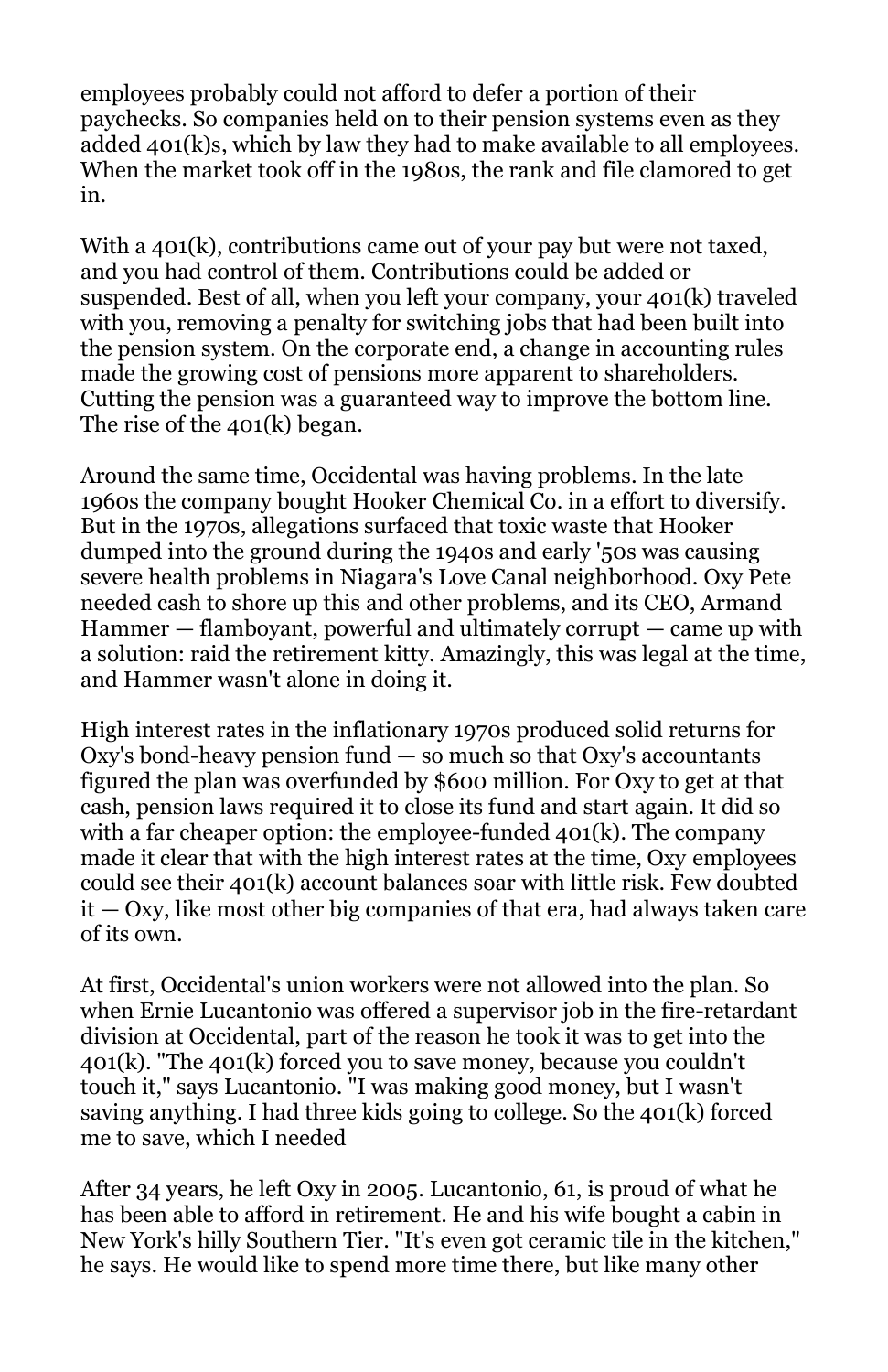former Occidental employees we talked to, he's had to unretire into a new job. He is a real estate agent.

If Occidental had stuck with its pension plan, Lucantonio might not have to work. When he retired, he had a salary of nearly \$80,000. That means he would have received a pension check of about \$3,100 a month. It would be nice if 401(k)s could produce a guaranteed check as pensions do. But most 401(k)s don't generate enough income, and Lucantonio's is no different. He retired from Occidental with \$350,000 in his 401(k). That's a hefty sum, but he can withdraw just 4% of it annually, or about \$1,200 a month, to limit the chances of outliving his money. That's 60% less than what the traditional pension would have paid him.

Dennis O'Neil plays the part of a former HR executive well. You can find O'Neil, who left Oxy on disability a few years ago, on a golf course, clad in picture-perfect golden-years attire: a black Izod shirt with white shorts, faux-alligator-skin cleats, Ray-Bans, a gold shamrock hanging from a gold chain on his neck and a black baseball cap. But O'Neil's retirement outlook is growing darker every day. He once made a sixfigure salary, but the 63-year-old is fairly certain that his savings won't be able to sustain him for very much longer. He has some \$500,000 left in his 401(k) and spends about \$75,000 a year. At this rate, he worries he will tap out his retirement savings within the next decade.

Unless, as O'Neil's thinking goes, he can make something happen in the stock market. So he spends much of his day watching CNBC. "Right now, I want to know which area of the economy is going to recover first. Will it be retail? Commodities? Energy?" says O'Neil. Playing the market is probably the wrong thing to do, but he got divorced eight years ago, depleting a good portion of his savings, and his medical bills are likely to go up soon. O'Neil is going blind from histoplasmosis. These days he has to golf with a friend. He would like to buy a house in Florida before he loses his eyesight completely, but he just can't afford it.

Under Occidental's old pension plan, he would have gotten a monthly check of about \$2,200. More important, he wouldn't have to spend much of his remaining eyesight squinting at CNBC, wondering how he will afford the rest of his life. The pension check would have been guaranteed until he died. "I'm a pretty optimistic guy, but I'm still worried," says O'Neil. "Ten years from now, where am I going to be after I burn through the cash?"

### **Where 401(k)s Go Wrong**

In theory, 401(k)s should provide much more of a retirement cushion than they do. A 2007 study from the National Bureau of Economic Research (NBER) estimated that, on the basis of historical returns, by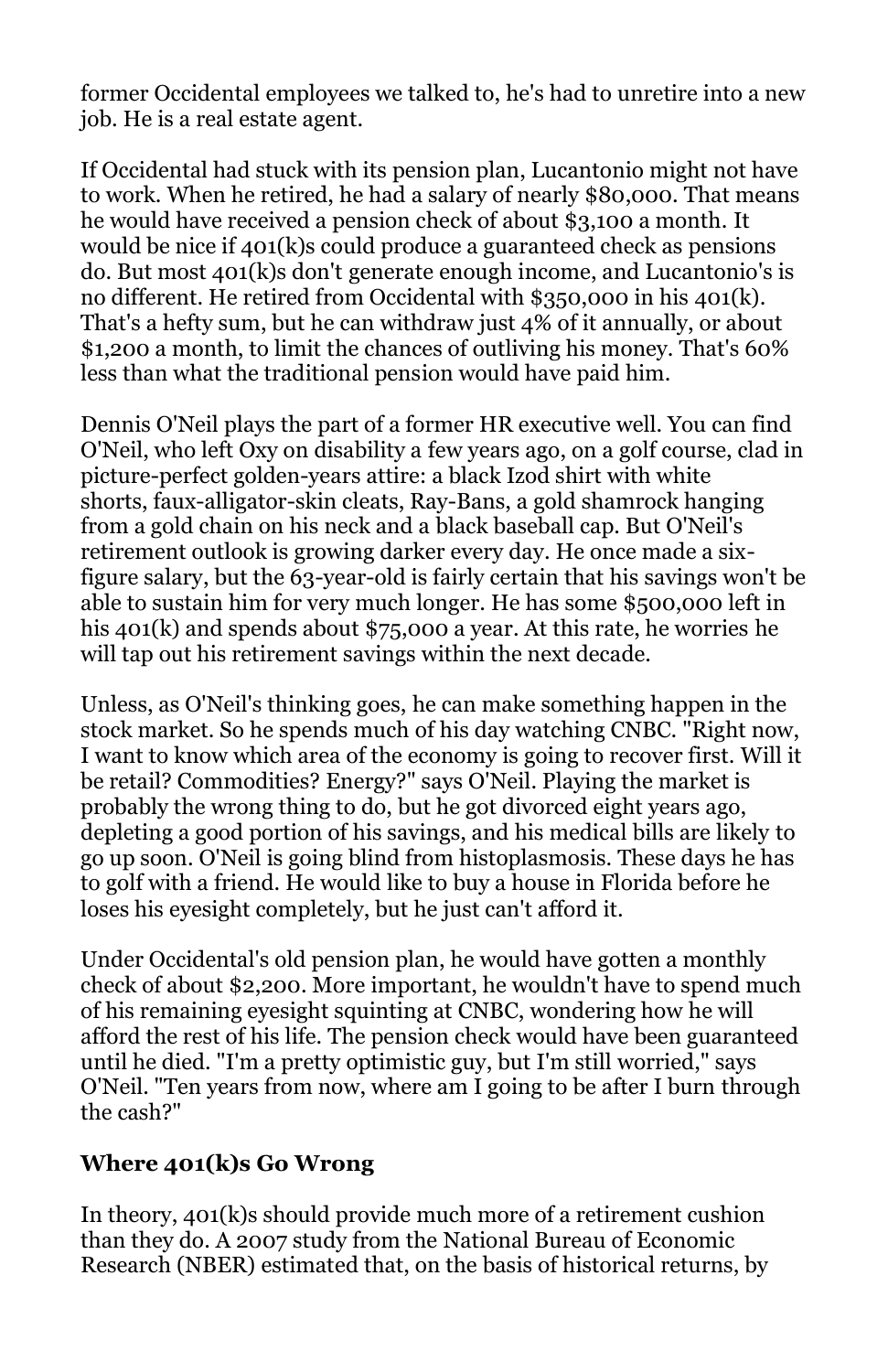2040 the average 401(k) of a near retiree would grow to an inflationadjusted \$451,944. That money, spread over 30 years, could replace at least 50% of the average retiree's income. Add Social Security and even highly paid workers will probably earn more than 80% of their preretirement income. "The only reason these accounts haven't lived up to their potential is that they haven't gotten enough time," says James Poterba, president of the NBER, who co-authored the study.

In practice, 401(k)s haven't been nearly so rewarding. When Boston College's Munnell looked at the returns 401(k)s have actually produced compared with the projections, the difference was sobering. The average 55-to-64-year-old should have a 401(k) balance of \$320,000. In fact, at the end of 2007, the average 401(k) of a near retiree held just  $$78,000$  – and that was before the market meltdown.

Why don't these accounts amount to much? Munnell found a number of reasons. Some people don't contribute as much as they should essentially ignoring free money from company matches and tax relief. And, as the original engineers of the 401(k) suspected, the less you earn, the less you are likely or able to contribute. For most employees, the maximum contribution to a 401(k) is \$16,000 annually. She found that just 5% of people earning \$80,000 to \$100,000 maxed out, compared with 30% of those making \$100,000 or more.

Additionally, to get the hypothetical higher returns over time and avoid investing disasters, you have to hold a diversified portfolio of stocks and bonds. Many of us don't. Munnell found that 14% of workers held no stocks at all, leading to weaker-than-average returns. On the opposite end, more than a quarter of all 401(k)s were 100% stocks, exposing those accounts to big losses when the market dropped.

Earlier this year, mutual-fund company T. Rowe Price tried to determine the optimum retiree portfolio — the mix of stocks and bonds that would produce the highest returns without the risk of the nest egg running out. To do this, the analysts ran something called a Monte Carlo simulation, which mimics the real-life ups and downs of the market. Most of the time, the market goes up slightly. But some years — *ka-pow!* — stocks and bonds do spectacularly poorly. What T. Rowe Price found should frustrate anyone who has spent time wondering if 25% of a portfolio should be in international bonds or small-cap stocks. No portfolio is 100% safe from disaster

Trying to boost returns by adding stocks can make matters worse. Even if you withdraw a mere 4% a year from your 401(k) and have an ultraconservative portfolio of 80% bonds and 20% stocks, you still have a chance of outliving your retirement account. Swap the bonds for stocks, and the chance of outliving your money actually rises. In reality, most of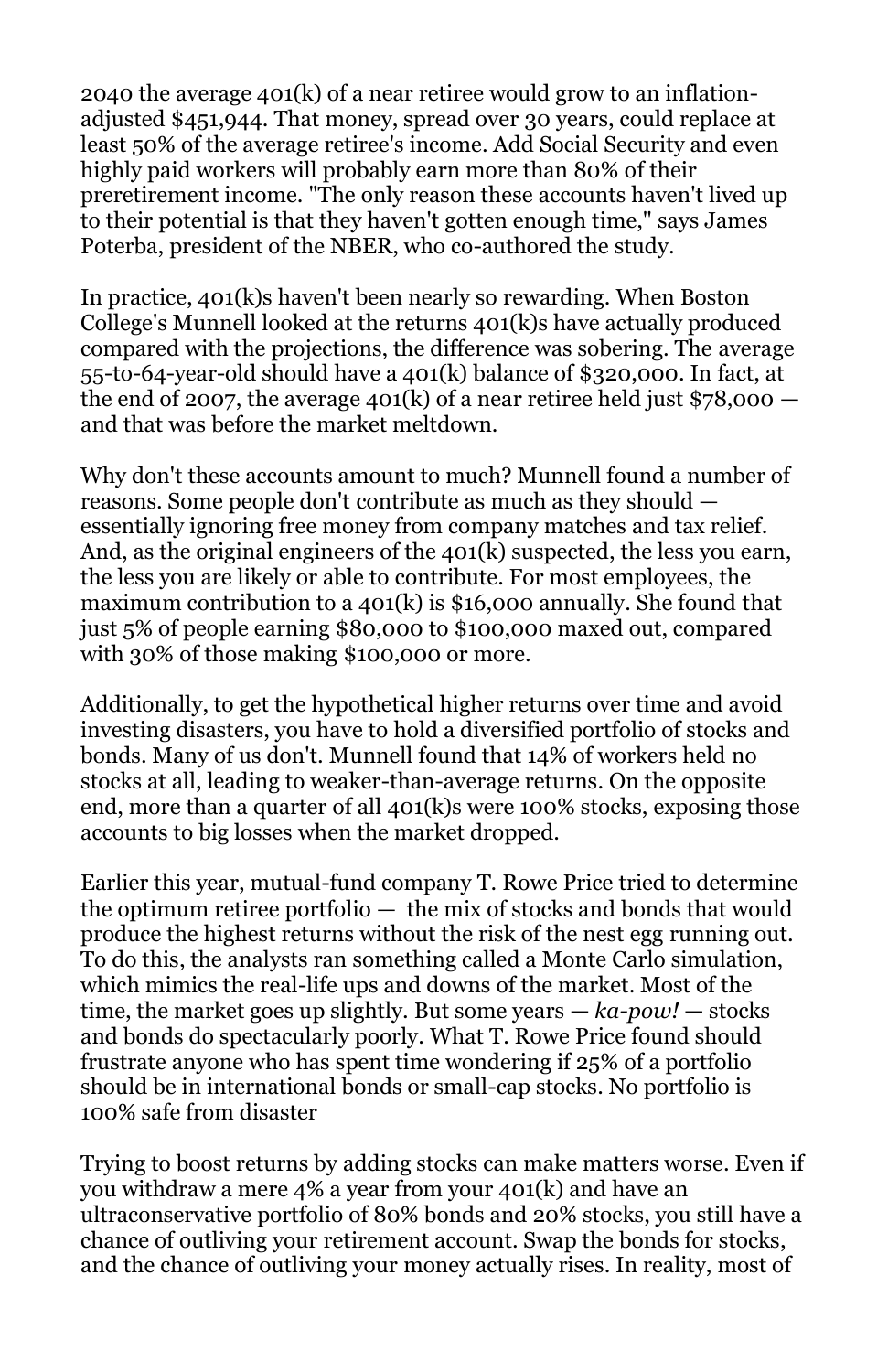us don't have nearly enough in our 401(k) to live off just 4%. At a 6% withdrawal rate, hypothetical retirees in more than a third of the Monte Carlo simulations crapped out.

Saving more, another common prescription for fixing the 401(k), has its downside too. That's because of another unpleasant quirk of the 401(k), which was mentioned earlier: the older you are, the riskier a 401(k) gets. That's because contributions make up a very big part of the account's growth in the early years. Later on, once the account has grown, it is much more sensitive to market drops.

Imagine a worker who earns \$100,000 a year for 30 years. Each year she puts 5% of her income into her 401(k). Through most of her working life, the market does pretty well, boosting her diversified portfolio 5% a year on average. When she retires, our worker will have \$332,194 in her account. Now imagine a second, thriftier worker contributing 7.5% of his salary, or \$2,500 more a year, to his 401(k). But in this scenario, the market does a 2008 in the last year before he retires, and his account drops 30%. Result? Even after saving 50% more a year for 30 years, worker No. 2 ends up with a balance of  $$327,194 - $5,000$  less than the first worker.

# **The 401(k) Alternative**

So what can be done to fix our retirement-savings mess? Most of the proposed fixes to our retirement plans have to do with getting people to save more or invest better. The most popular solution is the so-called automatic 401(k). Under that plan, all workers would be enrolled in 401(k)s when they're eligible. Companies would establish default settings to boost returns and make the portfolios safer as workers near retirement. People who worked for companies that didn't offer 401(k)s would be automatically enrolled in savings accounts. In other words, make inertia work for employees, not against them. However, a number of economists and policy experts think that while those changes would help, upgrading the  $401(k)$  alone won't save the nation's retirementsavings problem.

Here's why: Remember, the biggest factor in whether the 401(k) works as designed has to do with *when* you retire. If the market rises that year, you're fine. If you retired last year, you're toast. And the chances of your becoming a victim of this huge flaw in the 401(k) plan are pretty high. The market fell in four of the nine years since the beginning of the decade. That means anyone retiring this decade had a nearly 50% chance of leaving work in a down market. In fact, your chances of retiring into a down market are even greater than that: forced retirements spike in recessions just as the stock market is tanking.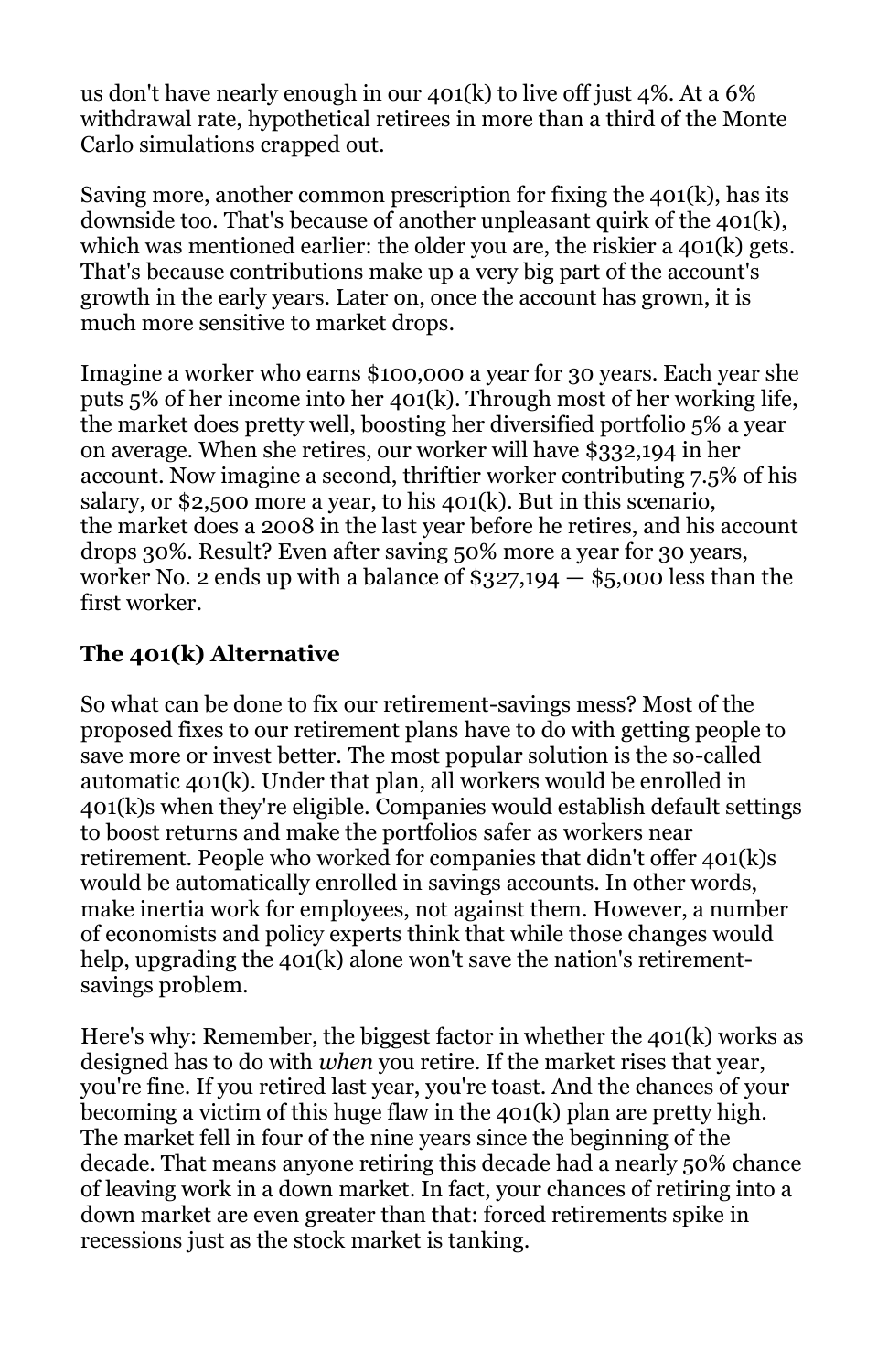The solution: a new type of insurance. Retirement savings, it turns out, are exactly the type of asset we need insurance for. We need insurance to protect against risks we can't predict (when the market collapses) and can't afford to recover from on our own. "People tend to meld savings and insurance in their mind, but they are not substitutes," says Nancy Altman, a former Harvard professor and the author of *The Battle for Social Security*. "It's fine to have a savings plan as a supplement but not as the main retirement protection for everyone." She says the best way to guarantee a replacement for people's wages in retirement is by pooling risk, and the way to do that is through insurance.

Altman is not alone. Teresa Ghilarducci, an economics professor at the New School, has proposed a plan in which the government would divert 5% of everyone's wages. In return, you would be guaranteed in retirement a check for 26% of your final salary every year until you died. Altman would also like to expand Social Security to pay an additional 20% of workers' final pay. It's unlikely Congress would go for that at the moment.

But guaranteed accounts don't have to be run by the government. The ERISA Industry Committee (ERIC), a group that represents the nation's largest employers, has proposed a system of exchanges that would allow individuals the ability to buy a guaranteed retirement account on their own. Some government regulation would be needed, but it would be a private plan.

What the ERIC plan and others like it are essentially proposing is a form of retirement insurance. So instead of putting 6% of your salary into a 401(k) or some other investment account, each pay period you would send 6% of your check to a retirement-insurance provider. The policy would work similarly to a traditional pension in that it would provide a guaranteed monthly check equal to about a quarter of your final pay, from when you quit working until you die. Some employers might even be willing to pay the annual premium as a perk. If not, employees would pay for it much as they currently fund their own 401(k)s. But the policy would be portable. Contribute for 30 years and you would be guaranteed income in retirement, no matter how many employers you worked for. Combine your retirement-insurance check with the money you get from Social Security, which can equal as much as 50% of final pay, and presto: you have something approaching retirement security

Would it be feasible, politically or otherwise, to get people to dispense with their 401(k)s? Corporations, for one, are not the least bit interested in taking on pensions again — the cost would be enormous, and the expense makes them less competitive globally. "There are people in the Obama Administration who are supportive of some kind of guaranteed system," says Dean Baker of the Center for Economic and Policy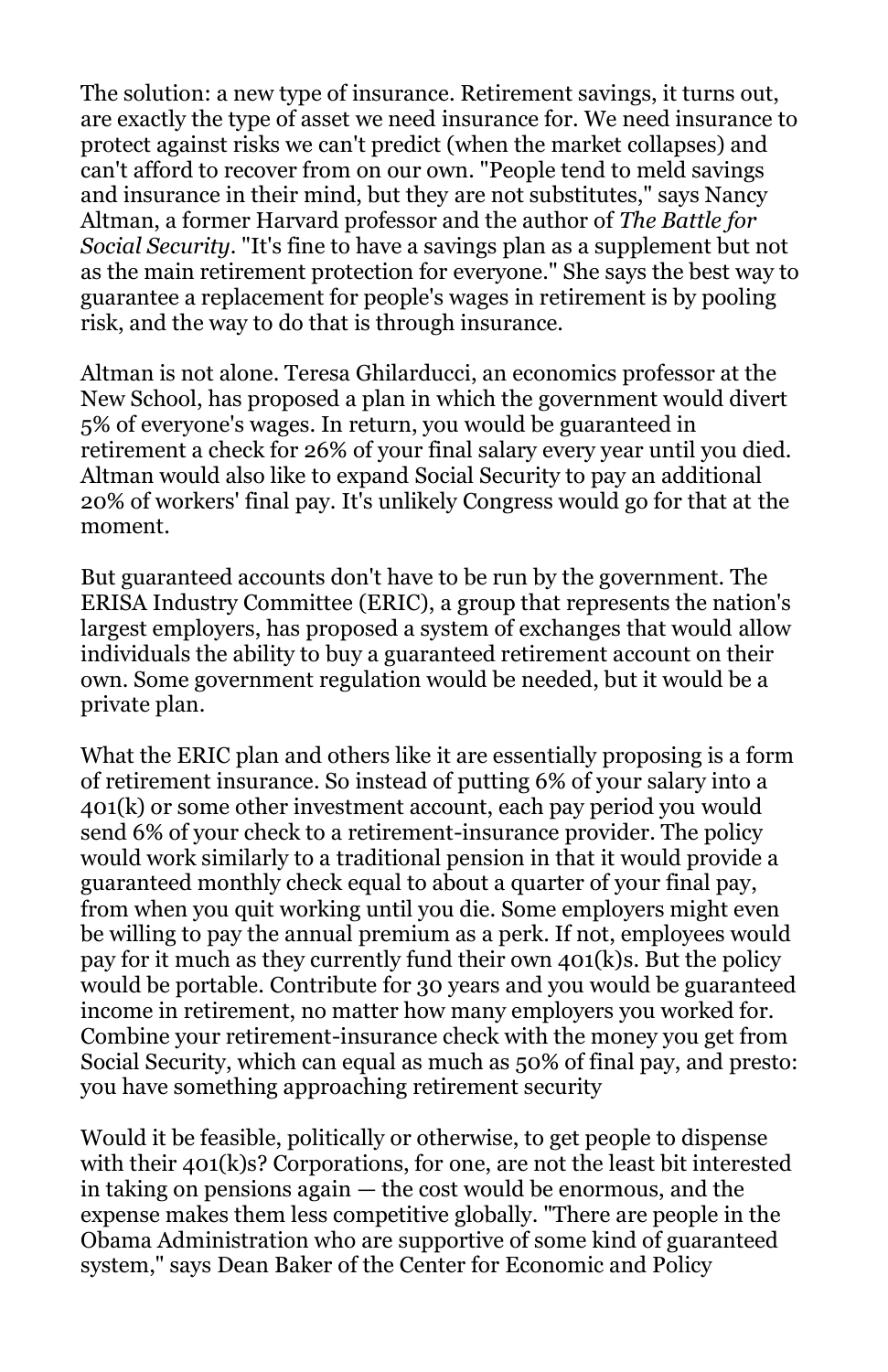Research. "People should not have to shoulder the risk of a bad turn in the market."

Nonetheless, a government-run system is not in the cards. "I think there is broad political support for the government administering some sort of retirement plan," says Christian Weller, a senior fellow at the liberalleaning Center for American Progress. "But even if health-care reform is passed, the debate over the public option has made a similar solution for retirement less likely."

But many policy experts say some type of change to our retirementsavings system is coming. First of all, given the market carnage, there is some backing for the idea — not to mention anger and disappointment among retirees who can't really retire. Recent opinion polls show that people would be willing to give up the flexibility of a 401(k) for a guaranteed return. What's more, the fact that ERIC supports a guaranteed plan is encouraging. "Whether the 401(k) is a perfect plan or even the right plan is something that is being questioned in Congress," says Democratic Representative George Miller of California, chairman of the House Education and Labor Committee. "When you have seen the market's ability to create bubbles, you've got to ask whether the people trying to save for retirement should have to ride that risk."

Back at the golf course, Shively is not the only former Occidental employee toiling away in his retirement. There are three other former Oxy Pete workers among the staff. All would be better off today — and probably playing the course as opposed to working it — had Occidental stuck to its pension system. Still, Shively says he is not mad at his former employer. And so far, he hasn't found working in retirement to be too bad. Let's hope we all think the same.

*— With reporting by Christopher Maag / Niagara Falls*

### **Find this article at:**

<http://www.time.com/time/magazine/article/0,9171,1929233,00.html>